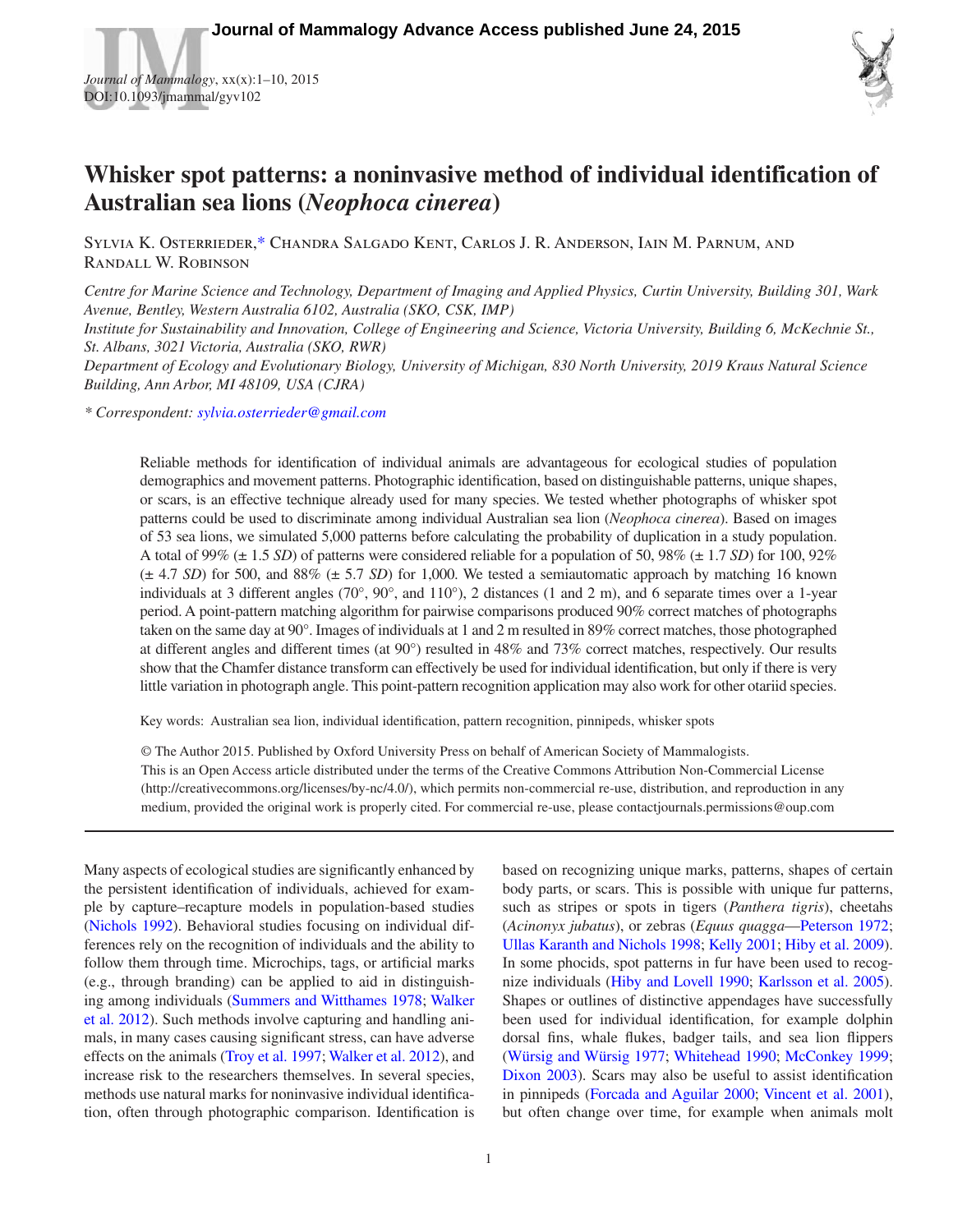[\(McConkey 1999\)](#page-9-12). On occasion, identification of whisker spot patterns has assisted in identification of individuals ([Beentjes](#page-9-16) [1989;](#page-9-16) [Miththapala et](#page-9-17) al. 1989). Australian sea lions (*Neophoca cinerea*) are an endangered species, lacking information on population estimates and demographics for many of their colonies ([Goldsworthy and Gales 2008](#page-9-18)). Photo-identification would therefore be a useful tool to gain more knowledge on their population demographics and beneficial for appropriate management and their conservation. Australian sea lions, however, do not have distinctive patterns in coloration, and readily visible longterm scars are absent for the majority of individuals. Hence, it is highly advantageous to establish a noninvasive and replicable technique for individual identification of Australian sea lions. [Pennycuick and Rudnai \(1970\)](#page-9-19) first developed and described a method using whisker spot patterns to identify individual lions (*Panthera leo*) successfully. [Anderson et](#page-9-20) al. (2007) then tested a similar method for polar bears (*Ursus maritimus*), finding that of 50 individual polar bears whisker spot patterns analyzed, 98% contained enough information to reliably identify individuals. For pinnipeds, no such feasible method has been developed yet which allows effective identification of individuals in the long term.

Computer-aided photo-identification can increase the efficiency and accuracy of individual recognition and is particularly advantageous for studies on larger populations (e.g., [Mizroch et](#page-9-21) al. 1990). A practical tool may also reduce the costs of a manual-matching research program significantly. The specific objectives of this project were therefore to: 1) establish whether the variability of whisker spot patterns in Australian sea lions is large enough to reliably use them for individual identification and 2) develop and test the accuracy of pattern recognition on Australian sea lion whisker spot patterns. The development of a noninvasive photo-identification method for Australian sea lions would also provide greater confidence in its potential for noninvasive identification in similar species.

#### **Materials and Methods**

*Study areas and collection of photographs.*—Method testing was based on photographs of known individual Australian sea lions in captivity and in the wild. Images of captive sea lions comprised 3,036 photographs of 16 individuals, taken by zoos and aquaria including Adelaide Zoo, Pet Porpoise Pool in Coffs Harbour, SEALIFE (previously UnderWater World) in Mooloolaba, and Taronga Zoo in Sydney. Lateral photographs were taken between 1 March 2013 and 25 November 2014 of each sea lion's right muzzle at estimated angles of 70°, 90°, and 110° from its anterior, at ranges of 1 and 2 m. An angle of 90° means that the profile view of the animal is perpendicular to the camera. Photo sessions were repeated at approximately 10, 30, 60, 180, and 360 days after the 1st photo session to test the method against any ontogenic changes [\(Table](#page-1-0) 1) in whisker spot patterns in Australian sea lions. There was minor variability in the timing of photo sessions with some missed due to shortage of zoo staff, busy schedules, or failure of sea lions to follow trainer instructions when taking photographs.

<span id="page-1-0"></span>**Table 1.**—Number of individuals and number of photographs taken of the right muzzle of captive Australian sea lions (*Neophoca cinerea*) on different days throughout 1 year.

|             |     |     |     |                          |     | Day 1 Day 10 Day 30 Day 60 Day 180 Day 360 Total |       |
|-------------|-----|-----|-----|--------------------------|-----|--------------------------------------------------|-------|
| Individuals |     |     | רו  | $\mathbf{I}(\mathbf{I})$ |     |                                                  | 16    |
| Photographs | 396 | 430 | 515 | 580                      | 565 | 550                                              | 3.036 |

Field-based photographs of wild Australian sea lions were obtained to increase the sample size of unique individuals. Images from 15 breeding and haul-out islands were included. Selecting a wide variety of locations allowed individuals of both sexes and various age classes to be sampled. Haul-out islands were located in the Perth Metropolitan area in Western Australia and included Seal, Carnac, Penguin, Little, and Dyer Islands, and Burns Rocks. Breeding islands included Haul-off Rock, Red Islet, Middle Doubtful, Glennie, Wickham, Houtman Abrolhos Islands, as well as Anvil and Ford Islands in the eastern group of islands of the Recherche Archipelago off the southwest coast off Albany and Esperance, and Beagle Island off Jurien Bay, Western Australia ([Fig.](#page-2-0) 1; [Table](#page-3-0) 2; [Gales et](#page-9-22) al. 1992). From these locations, a total of 5,766 whisker photographs of Australian sea lions were taken during 127 field trips between the 8 June 2012 and 15 February 2014 using a Canon EOS 550D with a 100–400mm zoom lens (Canon, Tokyo, Japan; [Table](#page-3-0) 2). We approached focal animals slowly and carefully, up to a minimum distance of 5 m to minimize disturbance. Photographs of sea lion muzzles in the field were taken from the closest range possible approximately 5–50 m (5–10 m is minimum distance the public is recommended to maintain from a sea lion). A maximum range of 50 m was selected as beyond this, photographs were found to be less reliable and blurred in a study on polar bear identification using whisker spot patterns [\(Anderson et](#page-9-20) al. 2007).

During each field trip, lateral (90°) photographs of sea lion muzzles were taken, if possible from its left and right side. Photographed sea lions were either sitting in the water, swimming with their head raised above the waterline, or hauled out on land. Individuals could be distinguished from each other during a single field day (based on their haul-out locations and movements), and the total number of individuals photographed calculated. Due to unconfirmed movement patterns, the total number of individuals over all field days is unknown. To ensure that unique individuals were tested, a selection of photographs was made from the 5,766 wild Australian sea lion images. The photographs selected were either taken from multiple locations within a region on a single field day, with the assumption that animals did not have time to move between field sites during the window of field work, or at breeding islands with very large distances between them (i.e., an island near Albany versus an island near Jurien, Western Australia) where there is evidence of site fidelity ([Campbell et](#page-9-23) al. 2008).

After the selection process, photographs remained from 37 unique wild Australian sea lions, for many of which, multiple photographs existed. Not all photographs from the original catalog of 8,802 images (3,036 and 5,766 images from captive and wild Australian sea lions, respectively) were of sufficient quality to be used in testing, therefore a further selection was required.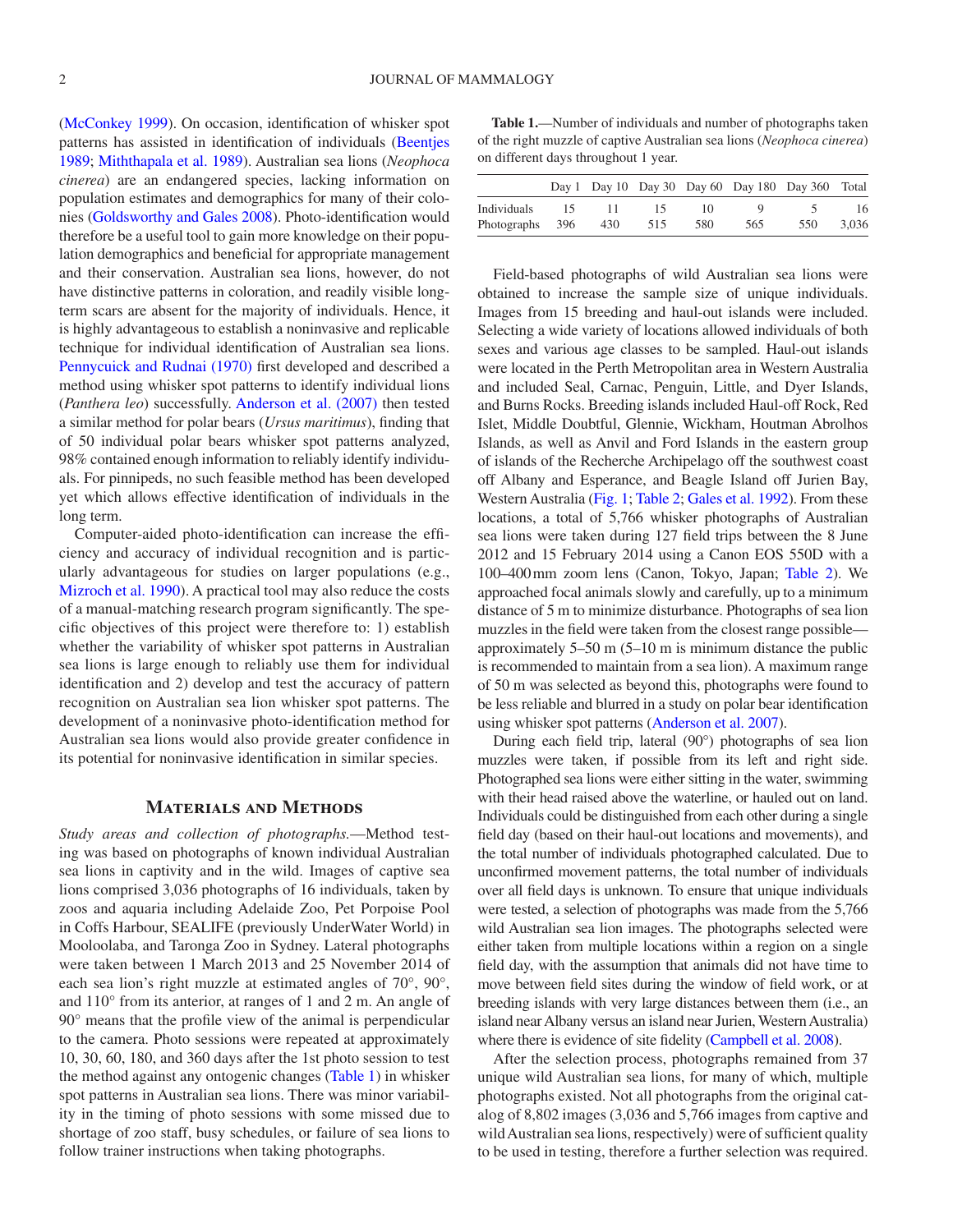

**Fig. 1.**—Locations of islands where photographs of Australian sea lions (*Neophoca cinerea*) in the wild were obtained.

In all cases, selection was based on user interpreted quality, i.e., in focus, not tilted and taken at the correct angle (70°, 90°, and 110° for captive individuals and 90° for wild individuals). Captive individual photographs were only included if taken at a range of 1 and 2 m and photographs of wild individuals only included between 5 and 50 m. In general, suitable photographs of wild individuals were available for 1 side of the muzzle, with more high-quality photographs from the sea lions' right-hand side. Thus, only images of the right-hand side of the sea lions were used in this study to resemble feasible sampling for usage on wild sea lions. The net result was a library of photographs for analysis, comprising 608 images of 53 individuals: 515 images of 16 captive individuals (including all 3 orientations and 2 ranges) and 93 images of 37 wild individuals (at 90°).

This work was conducted under a Department of Parks and Wildlife permit (number SF009371) and university animal ethics approvals (AEETH24/11 granted by Victoria University, Melbourne and AEC\_2013\_32 granted by Curtin University, Perth). Research on live animals followed American Society of Mammalogists guidelines (Sikes et [al. 2011\)](#page-9-24).

<span id="page-2-0"></span>*Preparation of photographs for reliability testing and matching.*—Photographs were cropped in Adobe PhotoShop Elements 11 [\(Adobe PhotoShop Elements 2012\)](#page-9-25) to eliminate superfluous parts of the photograph. In this study, a semiautomated pattern recognition software, originally developed for identifying polar bears using their whisker spots, was adapted for application on sea lions [\(Anderson et](#page-9-26) al. 2010; [Fig.](#page-4-0) 2). The original program was mostly automated, only requiring the user to manually choose 3 reference points ([Anderson et](#page-9-26) al. 2010). The region of whisker spot patterns in a photograph was automatically extracted and used to match individuals against a database. Due to low and variable contrast between the fur and whisker spots in Australian sea lions (Australian sea lions vary in fur color between sexes as well as change fur color when maturing[—Walker and Ling](#page-9-27) [1981\)](#page-9-27), automated whisker spot extraction was not possible, so individual whisker spots were selected manually in the program (see [Fig.](#page-4-1) 3 for an example of whisker spot patterns).

Once the 3 reference points (inner corner of the eye, corner of the nostril, and outer end of the mouth; [Fig.](#page-4-0) 2) and whisker spot locations were marked on the photograph, the program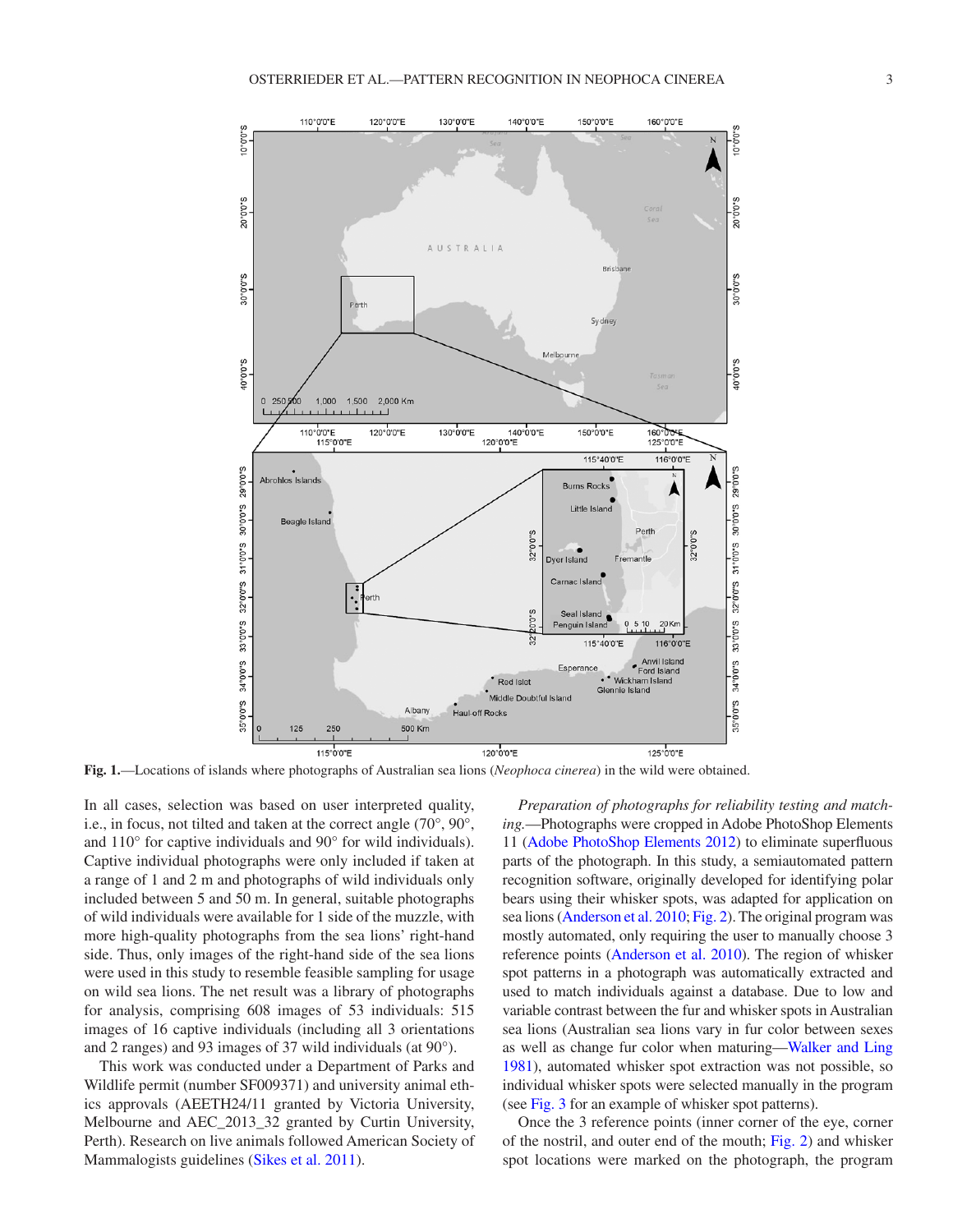<span id="page-3-0"></span>**Table 2.**—Number of field days and photographs, which were taken of the right side of wild Australian sea lion (*Neophoca cinerea*) muzzles on various islands in Western Australia.

| Location               | Field days | Photographs<br>2,360 |  |
|------------------------|------------|----------------------|--|
| Seal Island            | 54         |                      |  |
| Penguin Island         | 4          | 28                   |  |
| Carnac Island          | 22         | 1,264                |  |
| Dyer Island            | 13         | 192                  |  |
| Little Island          | 9          | 266                  |  |
| <b>Burns Rocks</b>     | 13         | 122                  |  |
| Haul-off Rocks         | 2          | 100                  |  |
| Middle Doubtful Island |            | 190                  |  |
| Red Islet              |            | 108                  |  |
| Glennie Island         |            | 90                   |  |
| Wickham Island         |            | 96                   |  |
| Recherche Archipelago  |            | 70                   |  |
| Beagle Island          | 3          | 640                  |  |
| Abrolhos Islands       | 2          | 2,883                |  |
| Total                  | 127        | 5,766                |  |

standardized the location of the chosen whisker spot points by applying an affine transformation, such that the eye is located at spatial coordinate  $(0, 0)$ , the nose is at  $(1, 0)$ , and corner of the mouth is at (0.5, 0.5). These coordinate values serve to align the whisker spot patterns from different photographs [\(Fig.](#page-4-1) 3). These reference points were chosen based upon their ease of distinction compared to other potential reference points.

The overall methodology required 4 steps to prepare the data for reliability and matching tests. There were 6 additional steps for testing reliability of the patterns, and 3 additional steps for matching the whisker spot patterns ([Fig.](#page-5-0) 4 for a flow chart). These methods for the additional steps are described below.

*Variability of whisker spot patterns in Australian sea lions.*— A set of 53 good-quality photographs, 1 each from 16 captive and 37 wild unique individual Australian sea lions, were selected to determine whether individual whisker spot patterns were unique enough to reliably identify individual sea lions in a population. Assessing the variability of whisker spot patterns involved investigating spot locations relative to a normalized grid laid over the standardized photograph of the muzzle and identifying whether spots were "present" or "absent" in each of the cells within that grid. The first step was to select the dimensions of each cell in the grid. The grid cell height and width were chosen using the maximum vertical and horizontal distances, respectively, between the same whisker spots on multiple photographs of the same individuals. The greatest value for each of these 2 dimensions was taken from 23 photographs of 10 individuals. These individuals were selected because there were 2–3 high-quality photographs available of each.

The grid was applied to 1 photograph from each of the 53 individuals. The cells were then tested for pairwise independence of whisker spots being present/absent, and 1 of 2 dependent cells removed from the analysis (as per [Pennycuick 1978;](#page-9-28) [Anderson](#page-9-20) et [al. 2007,](#page-9-20) [2010\)](#page-9-26). To test for mutual independence, the joint probability of 2 cells having a value of whisker spots "present" was compared to the independent probability of 2 cells having a value of whisker spots "present." The probability of a whisker spot present in the cell was tested for each pair of cells. A set of events (such as the presence of whisker spots) is classed as mutually independent if the joint probability for every subset of events (cells) within the set is equal to the product of their individual probabilities [\(Anderson et](#page-9-20) al. 2007). The "joint probability" (called the observed) was calculated as the proportion of each of 2 adjacent cells having whisker spots present. The individual probability (called the expected) was calculated as the product of the 2 cell probabilities. Observed and expected probabilities were also calculated for cells having a value of "absent." To test whether there was a significant difference between observed and expected probabilities, whisker spots for the sample were simulated 5,000 times based on their original probability distribution for the 53 individuals' patterns. Once dependent cells were removed, the probability of occurrence and information content were calculated for each individual as per [Pennycuick \(1978\)](#page-9-28) and [Anderson et](#page-9-20) al. (2007). First the frequency of whisker spot occurrence in each cell was calculated as  $f_i = n/N$ , where *n* is the number from the sample having a whisker spot in the cell and *N* is the number of individuals in the sample.

The probability of occurrence was taken as:

$$
P = f_a \times f_b \times f_c \times \dots \times (1 \times f_q) \times (1 \times f_r) \times (1 \times f_s) \times \dots,
$$
 (1)

where *a*, *b*, *c*, etc. are cells with spots, and *q*, *r*, *s*, etc. are cells without spots. The information content was calculated as *I* = −  $log_2(P)$ . As simulations can vary between passes, calculations were conducted 50 times. The mean and *SD*s from these calculations are presented.

The probability of duplication, that means that at most one individual has a specific whisker spot pattern, in population sizes of 50, 100, 500, and 1,000 were calculated based on the probability of occurrence of the spot pattern in the study population (as in [Pennycuick 1978](#page-9-28) and [Anderson et](#page-9-20) al. 2007; [Table](#page-5-1) 3). This was calculated as:

$$
(1 - P)^{M} + MP(1 - P)^{M-1}
$$
 (2)

where *M* is the number of individuals in a population and *P* is the probability of a particular pattern occurring in a population.

Code written in Matlab R2013a [\(Moler 2013](#page-9-29)) was used to carry out all analyses and produce all figures presented in the results.

*Pattern recognition using Chamfer distance transform.*— Four catalogs of photographs were created from the complete library of 515 photographs of captive individuals to include only those pertinent for the 4 test scenarios. The "catalogs" consisted of matching photographs of the individuals taken on: 1) the same day at 90° (90 photographs), 2) the same day at different angles (70°, 90°, and 110°; 46 photographs), 3) the same day at 90° at 1- and 2-m distances (28 photographs), and 4) different days (the 1st photo session, and 10, 30, 60, 180, and 360 days from the 1st photo session) at 90° angle (64 photographs; [Table](#page-5-2) 4). An adaptation of the Chamfer distance transform ([Borgefors 1986\)](#page-9-30) was used to compute the similarity score between 2 images based on the location of their whisker spots (point pattern). The similarity score between 2 standardized point patterns is calculated as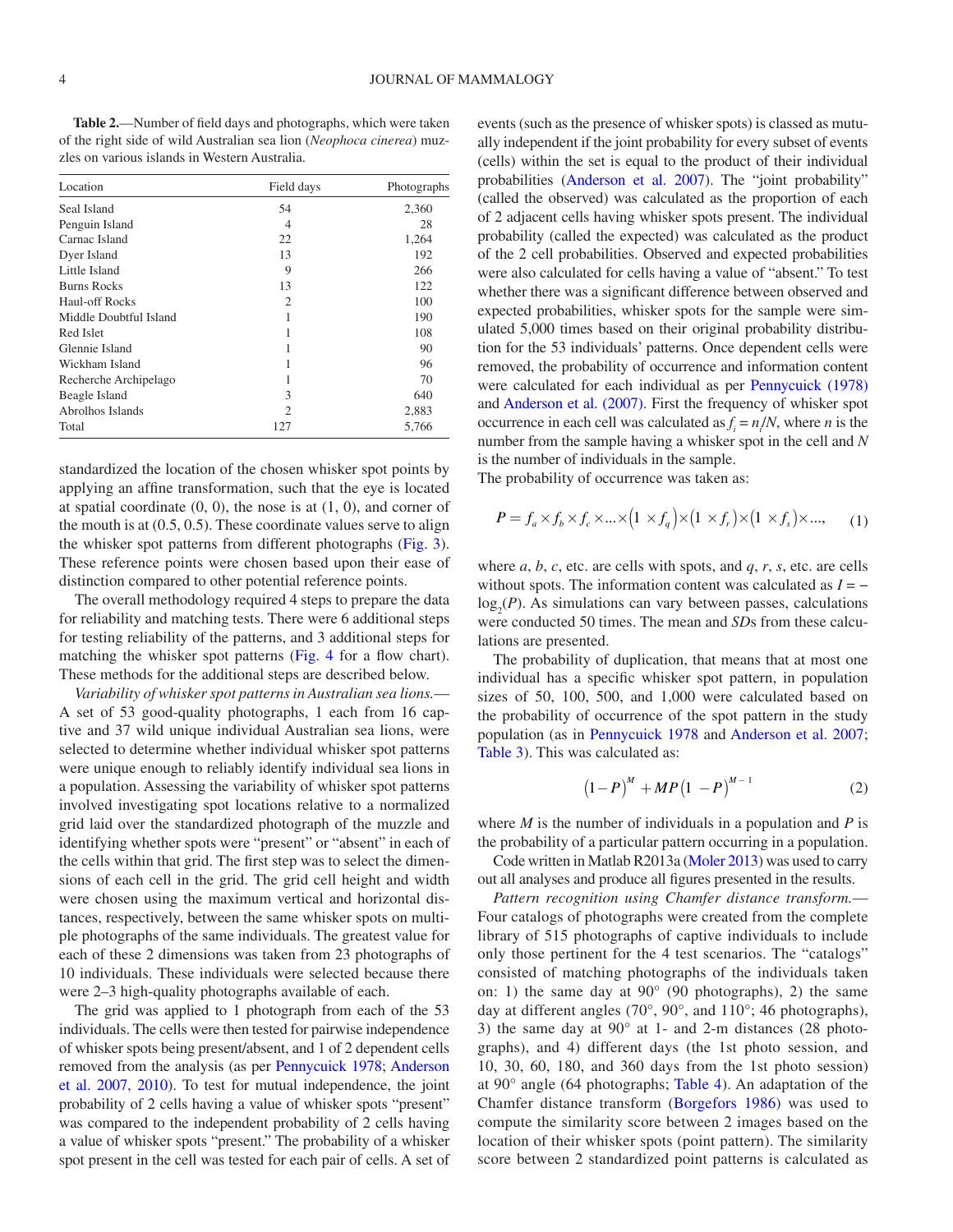

**Fig. 2.**—Adapted software interface to build a library and match whisker patterns using Chamfer distance transform. Whisker spots in the image are marked with black circles and reference points with white circles. The matching scores with other marked photographs are displayed on the left.

<span id="page-4-0"></span>

**Fig. 3.**—Example of marked cells where whiskers are present on grids overlaid over the muzzles of 6 captive individual Australian sea lions (*Neophoca cinerea*). Black cells are where whisker spots are present and empty cells where spots are absent. The coordinate [0,0] is the position of the inner corner of the eye, and [1,0] the reference point on the nostril.

follows: For each point in the 1st pattern, the Euclidian distance to the nearest point in the second pattern is calculated and distances then averaged. The same procedure is carried out in reverse. Both averaged distance scores are averaged together to produce a similarity score between the 2 point patterns where lower scores indicate higher similarity between 2 patterns. In addition, the algorithm calculates the similarity score many times, each time shifting one of the patterns by a small distance (chosen by the user), called the step size, and uses the smallest of these scores as the final similarity score. This "shifting" accounts for misalignments of point patterns caused by different facial angles of the animals. The software calculates the similarity score between the "candidate" sea lion being matched and every sea lion already in the database (or "library"). Users can cross-check the photographs visually to confirm or reject whether the candidate sea lion has been matched to one in the library.

*Software settings and pairwise matching.*—Catalog 1 photographs (images from the same day at 90°) were used to determine the best software settings to maximize correct matching <span id="page-4-1"></span>results and were then used for all catalogs. Boxplots of Catalog 1 with different settings were displayed to compare the distribution and the overlap of scores for matching and nonmatching individuals. An offset (i.e., the "shifting" to account for misalignments of spots in different photographs of the same individual) of 0.07 and step size (i.e., how much a pattern is shifted during the matching process) of 0.005 resulted in the best similarity scores. Best similarity scores in this case mean less variation in score distributions and the least overlap in matching and nonmatching scores. Pairwise matching was conducted between all photographs within each catalog and provided the similarity scores for each scenario based on the Chamfer distance transform. The distributions of scores for correct and incorrect matches for each individual to all other photographs in the catalogs were compared using boxplots for each of the 4 catalogs.

## **Results**

The grid size best suited to discriminating between individuals was found to be 0.0625 cell width and 0.025 cell height, and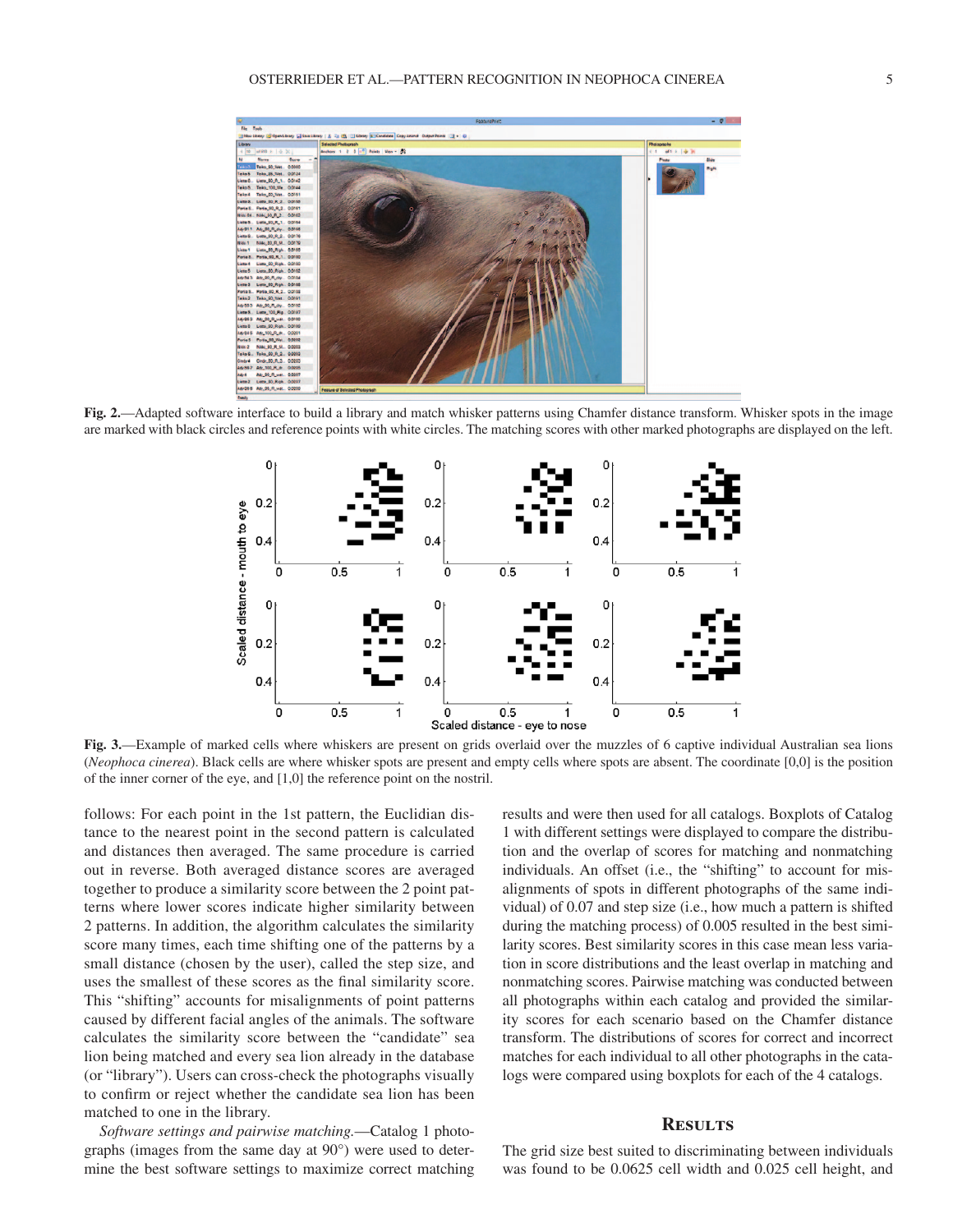

<span id="page-5-0"></span>**Fig. 4.**—Flow chart presenting the entire process of testing the method of using whisker spot patterns for individual Australian sea lion (*Neophoca cinerea*) identification.

after testing for pairwise independence of whisker spots being present/absent [\(Fig.](#page-6-0) 5), 1 of 2 dependent cells were removed from the analysis. Applying these to test the whisker spot variability and pattern recognition algorithm produced the following results.

*Variability of whisker spot patterns in Australian sea lions.*— "Dependent" cells were mostly located close to the nose. The cells with the highest probability of whisker spots being present were those close to the nose (between coordinates  $x = 0.9$ ,  $y = 0.1$ , and  $x = 1$ ,  $y = 0.4$ ; [Fig.](#page-6-1) 6). Cells with the highest information content were those with lower frequencies of occurrence ([Fig.](#page-6-1) 6; [Pennycuick 1978](#page-9-28)). Once dependent cells were

<span id="page-5-1"></span>**Table 3.**—The probability (*P*) of a spot pattern occurring, calculated as:  $(1 - P)^M$  + *MP*  $(1 - P)^M$ , and the corresponding information content (*I*) for a range of population sizes (*M*).

| Population size | Probability of<br>occurrence       | Information<br>content (bits) |  |
|-----------------|------------------------------------|-------------------------------|--|
| 50              | $\leq$ 3 $\times$ 10 <sup>-3</sup> | > 8.38                        |  |
| 100             | $\leq 1.49 \times 10^{-3}$         | > 9.39                        |  |
| 500             | $\leq 2.969 \times 10^{-4}$        | >11.72                        |  |
| 1,000           | $\leq 1.4862 \times 10^{-4}$       | >12.72                        |  |

<span id="page-5-2"></span>**Table 4.**—Sample sizes of photographs from 16 captive Australian sea lions (*Neophoca cinerea*) used for testing matches for photographs taken: 1) during the same day at  $90^\circ$ ; 2) during the same day at  $70^\circ$ , 90°, and 110°; 3) during the same day at 1- and 2-m distances; and 4) during different sessions at 90°.

| Name of<br>individual | Same day<br>at $90^\circ$ | Same day<br>at different<br>angles | Same day<br>at different<br>distances | Different days<br>at $90^\circ$ |
|-----------------------|---------------------------|------------------------------------|---------------------------------------|---------------------------------|
| Abby                  | 3                         | 3                                  | $\overline{2}$                        | 3                               |
| Ady                   | 5                         | $\overline{2}$                     |                                       | 6                               |
| April                 | 4                         | 3                                  | $\overline{2}$                        | 4                               |
| Cindy                 | 3                         | 3                                  |                                       | 3                               |
| Lexie                 | 14                        | 3                                  | $\overline{c}$                        | 6                               |
| Liette                | 5                         | 3                                  | $\overline{c}$                        | 4                               |
| Malie                 | 11                        | 3                                  | $\overline{2}$                        | 6                               |
| Maxine                | 6                         | 3                                  | $\overline{c}$                        | 3                               |
| Miri                  | 11                        | 3                                  | $\overline{2}$                        |                                 |
| Miya                  | 4                         | 3                                  | $\overline{2}$                        | 6                               |
| Nala                  | 7                         | 3                                  | $\overline{c}$                        | 6                               |
| Nikki                 | 2                         | 3                                  | $\overline{2}$                        | 3                               |
| Orson                 | 6                         | $\overline{2}$                     | $\overline{2}$                        | 4                               |
| Portia                | 5                         | 3                                  | 2                                     | 3                               |
| Rocky                 | $\overline{2}$            | 3                                  | 2                                     | 3                               |
| Teiko                 | $\mathfrak{D}$            | 3                                  | $\mathfrak{D}$                        |                                 |
| Total                 | 90                        | 46                                 | 28                                    | 64                              |

removed, 99.0% (± 1.5 *SD*) were considered reliable for a population size of 50 and 98.2% ( $\pm$  1.7) for a population size of 100 [\(Fig.](#page-7-0) 7). Reliability estimates dropped to  $92.2\%$  ( $\pm$  4.7) for a population size of 500, and  $88.2\%$  ( $\pm$  5.7) for a population size of 1,000 [\(Fig.](#page-7-0) 7).

*Pattern recognition algorithm and application.*—Overall, most similarity scores calculated in the adapted software using the Chamfer distance transform were lower for photographs matched correctly than those matched incorrectly [\(Fig.](#page-7-1) 8), where a lower score denotes a better match of 2 images [\(Fig.](#page-8-0) 9). Similarity scores of pairwise comparisons of photographs of 16 captive animals (in zoos) taken on the same day at a 90° angle (scenario 1, [Fig.](#page-7-1) 8a) resulted in 90% correct matches. Eightynine percentage of photographs taken at 1- and 2-m distances at 90° were correctly matched ([Fig.](#page-7-1) 8c), whereas photographs taken from different angles had 48% correct matches [\(Fig.](#page-7-1) 8b). Comparisons of photographs that were taken at different times over a year (at 90°) yielded 73% correct matches by the adapted software [\(Fig.](#page-7-1) 8d). The percentage of correct matches over time did not appear to be related to the time period between photographs.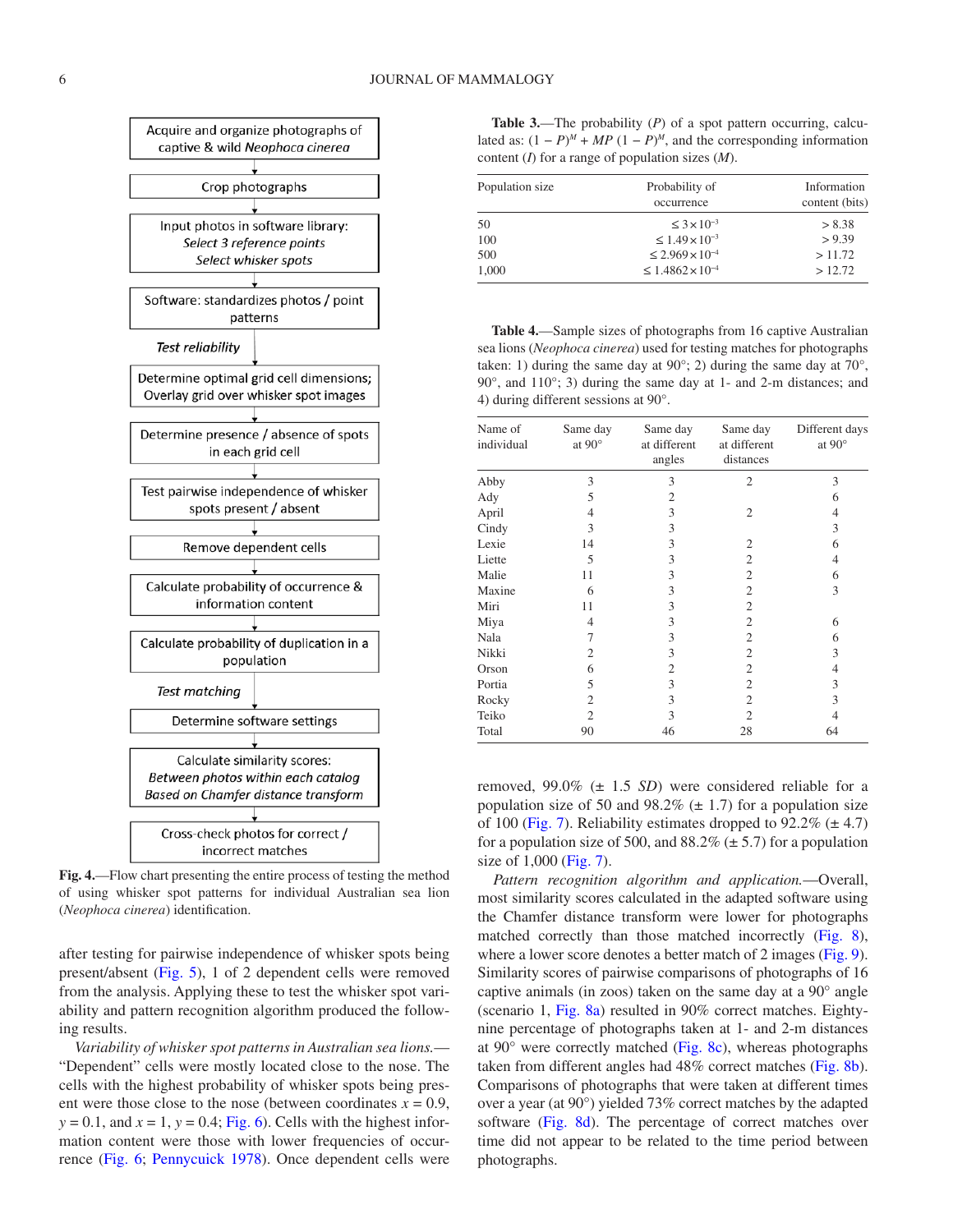

**Fig. 5.**—Pairwise probabilities of cells having whiskers present a) within columns (cells above and below each other) and b) within rows (cells right and left of each other). Pairwise probabilities of cells having whiskers absent c) within columns and d) within rows.

<span id="page-6-0"></span>

**Fig. 6.**—a) Frequency of occurrence and information content of whisker spots in grid cells based on 53 individual Australian sea lions (*Neophoca cinerea*), b) without removal of dependent cells, visually illustrating to the reader the locations on the muzzle where dependent cells were predominantly present.

### **Discussion**

*Variability of whisker spot patterns in Australian sea lions.*— Based on the information content of whisker spot patterns calculated here, there is sufficient variability in Australian sea lions for reliable matching in a relatively small population of 50 individuals. For populations of 1,000 individuals, the reliability estimates decrease and probability of duplication of a whisker spot pattern increases. In polar bears, whisker spot patterns were estimated to contain more information and populations of 1,000 individuals were estimated to be able to be matched with 99% reliability ([Anderson et](#page-9-20) al. 2007). Our results are similar to the results estimated for variations in whisker spot patterns in lions, which were 92% reliable for a population size of 50 and 64% for a population of 1,000 [\(Pennycuick and Rudnai 1970](#page-9-19)). Similarly, whisker spot patterns in leopards were reliable for <span id="page-6-1"></span>smaller populations. Out of 21, 19 had enough information at 95% reliability level, whereas only 15 out of 21 were reliably identifiable at 99% [\(Miththapala et](#page-9-17) al. 1989). The main variable that can affect the estimated percentage of individuals considered to be reliable (having an information content above the minimum required for the study population size) is the cell size. For smaller cell sizes, the information content increases, and so does the percent of individuals considered to be reliable, since small differences in whisker spot positions can be detected [\(Pennycuick 1978\)](#page-9-28). However, if the angle at which the photograph is taken shifts significantly, error in correct whisker spot cell allocation increases significantly. We therefore used a cell size that was equivalent to the maximum distance between the same whisker spots photographed multiple times on the same individuals. Having done this, the authors recognize that there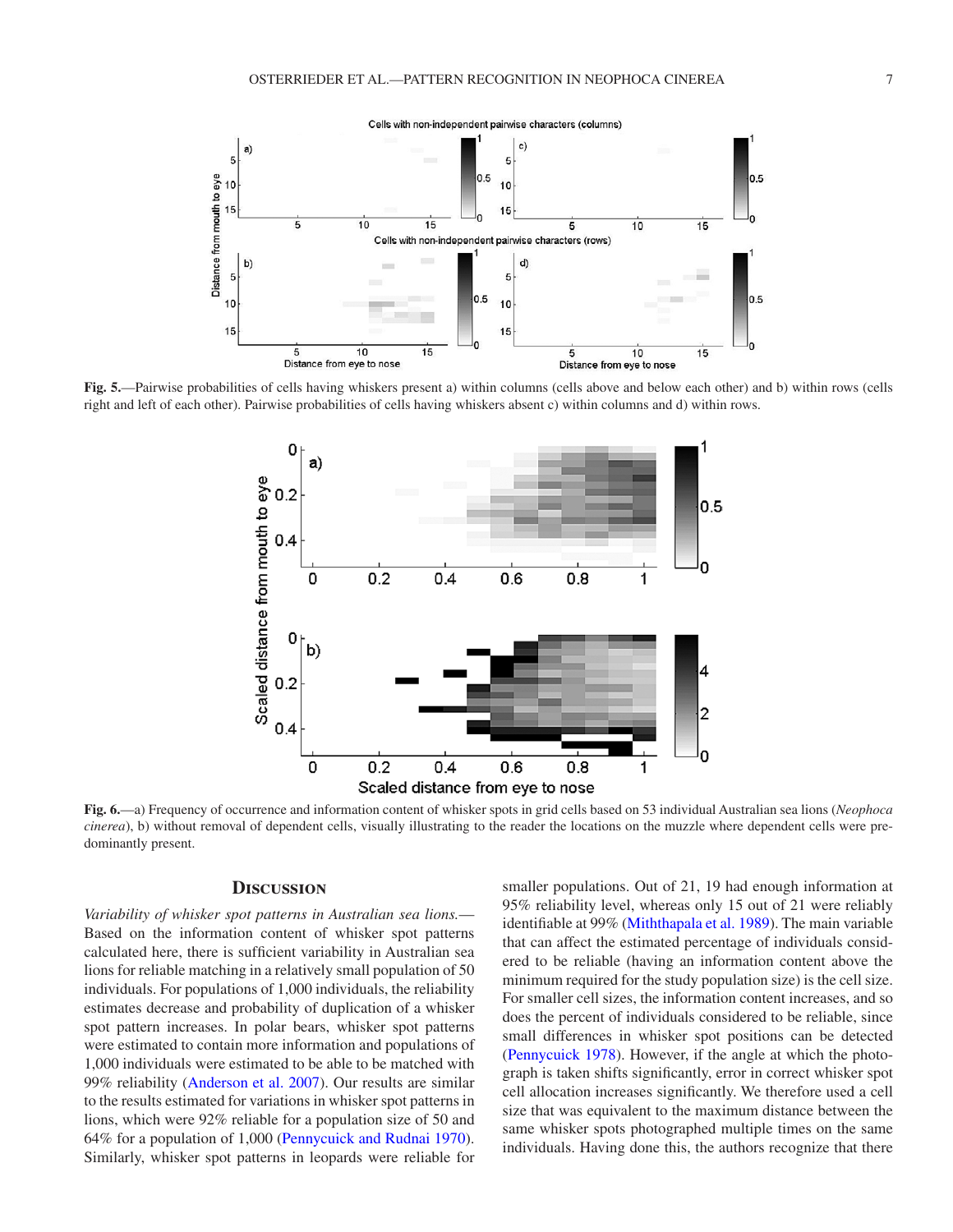is an untestable assumption that the largest value of maximum distances between the same whisker spots on multiple photographs of the same individuals reflects the maximum shift in angle of photographs taken among different individuals.

*Pattern recognition algorithm and application.*—Overall, from the photographs taken in a controlled environment (captive animals photographed by zoo keepers) on the same day, the Chamfer distance transform performed relatively well with 90% correct matches. The factor most affecting correct matching was the angle at which the photographs were taken,



<span id="page-7-0"></span>**Fig. 7.**—Percentage of reliable whisker spot patterns estimated from 50 repeated simulations for a population of 50, 100, 500, and 1,000 individuals, with *SD* (whiskers).

in agreement with [Anderson et](#page-9-26) al.'s (2010) study which found that similarity scores increased (i.e., had poorer matches) with increasing deviance from an angle of 90°. A spot pattern technique to identify cheetahs also performed significantly poorer when photographs were taken from different angles [\(Kelly](#page-9-6) [2001](#page-9-6)). We suspect that the poorer performance (73% correct matches) of photographs taken during sessions 10, 30, 60, 180, and 360 days after the 1st session is likely due to slight variation in angles from which the photographs were taken. This result highlights the need for very good-quality photographs, taken at the same angle regardless of individual or location, when using this approach. As wild Australian sea lions are difficult to identify without the use of invasive methods, in the wild, it was impossible to ground truth whether multiple photographs of the same individuals were taken over time. Sea lions in captivity for this study were already mature, thus testing changes in growth stage has not been possible. Australian sea lions in controlled environments were photographed at 1- and 2-m distances to test this method with the highest quality photographs. Distance did not alter matching success compared to 90° photographs at the same distance. We believe that photographs taken at greater distances will not alter matching success when high-quality photographs focused on the muzzle are used. Wild individuals are not permitted to be approached closer than 5 m for safety reasons and to minimize human disturbance. Furthermore, photos of captive Australian sea lions were taken with cameras available to the respective institute, whereas wild individuals were photographed with a 100–400mm zoom lens, with greater performance over increased distances.

The manual selection process of marking all whisker spots means that the matching process is slower than using the



<span id="page-7-1"></span>**Fig. 8.**—Box and whisker plots of averaged similarity scores of "matches" and "non-matches" of whisker spots of 16 individual captive Australian sea lions (*Neophoca cinerea*) for a) 90° angle, b) 70°, 90°, and 110° angles, c) 1- and 2-m distance at 90° angle, and d) 10, 30, 60, 180, and 360 days from the first session at a 90° angle. "Matches" include comparisons of different photographs of the same individuals, whereas "nonmatches" are comparisons of photographs from an individual to those from all other individuals. The median is displayed as a black line, 90th percentiles as vertical boxes, 75th and 25th percentiles as range bars, and outliers as black circles.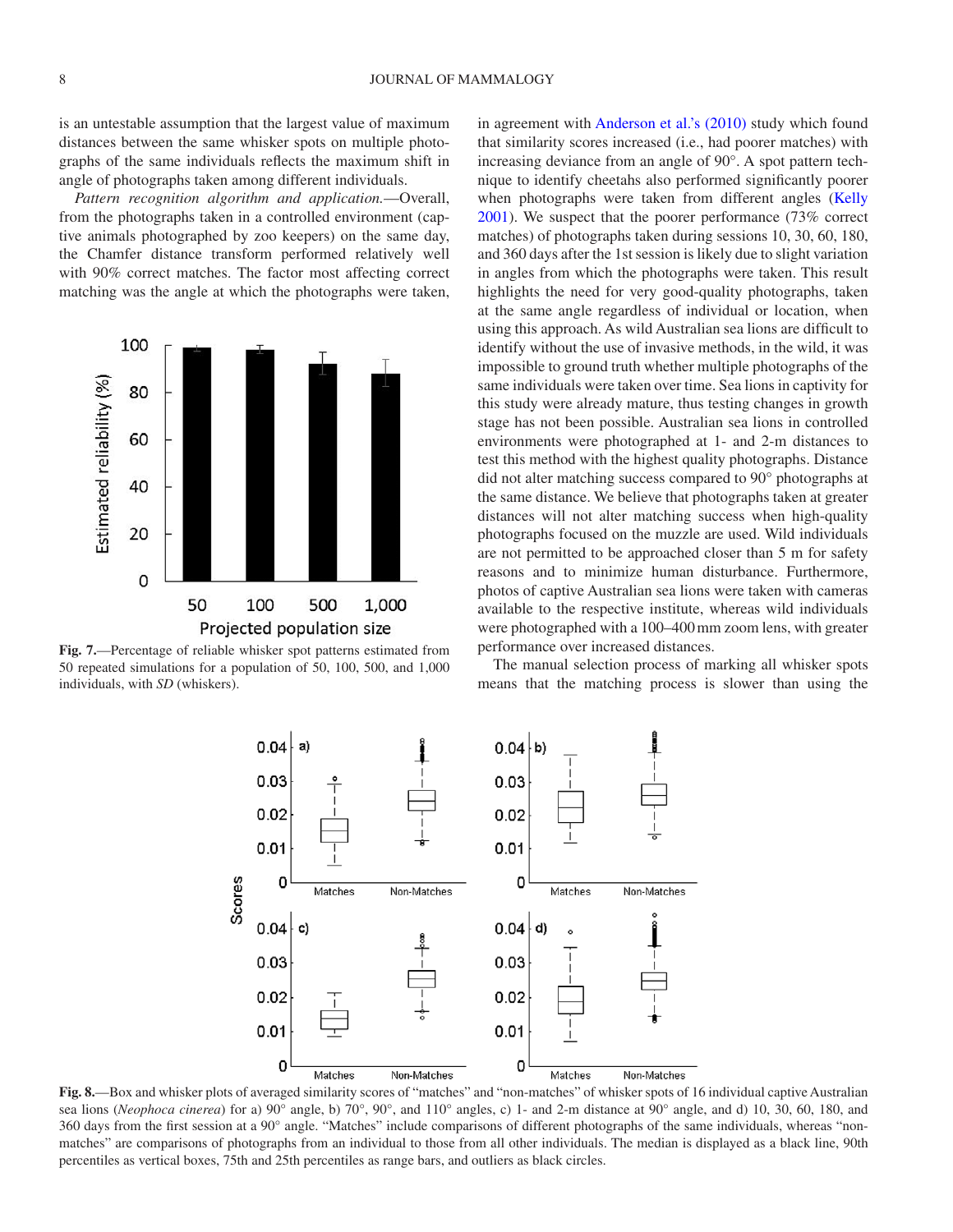

**Fig. 9.**—Probability of correct/incorrect matches based on the similarity scores of whisker spot patterns of 16 captive Australian sea lions (*Neophoca cinerea*) at a 90° angle (*n* = 90).

original design of the software on polar bears or lions [\(Anderson](#page-9-26) et [al. 2010\)](#page-9-26). In matching through visual inspection, biases and error can be introduced by a person's perception and level of experience [\(Oliveira-Santos et](#page-9-31) al. 2010). Matching through visual inspection is also labor-intensive, can be expensive, and may be exposed to human error. The positive performance of the semiautomated processing illustrates that the software can decrease labor and improve cost efficiency. Verification of the semiautomated matching process could be conducted by laying a grid over whisker spot positions in matched photographs and comparing the grid locations of the whisker spots manually to confirm positive matches.

*Application and recommendations.*—The approach using an adapted Chamfer distance transform has sufficient reliability to be applied to a small population size, when photographs are taken at 90°, without tilt, and are of high contrast and quality. However, we believe that keeping photographs taken at other angles and suboptimal quality photographs on record in the library may improve the chance of reidentifying an individual ([Kelly 2001](#page-9-6); [Hillman et](#page-9-32) al. 2003; [Arzoumanian](#page-9-33) et [al. 2005\)](#page-9-33). Information content for pattern matching can be increased by adding other features to improve identification, such as forehead spot patterns in leopards ([Miththapala et](#page-9-17) al. [1989](#page-9-17)). Pinniped flipper shape and nicks can be individually specific and offer an additional feature for discriminating individuals. This was previously found to be the most useful feature in identifying Hooker sea lions (*Phocarctos hookeri*— [McConkey 1999\)](#page-9-12). However, a limiting factor in photographing all flippers of Australian sea lions is their tendency to tuck them under the body or cover them with sand, thus this information was not collected. As photograph angle was the greatest cause of reduced matching success, we recommend exploring the effectiveness of the Groth algorithm for pattern matching as an alternative technique as for whale sharks (*Rhincodon typus*— [Arzoumanian et](#page-9-33) al. 2005). This approach compensates for distortion in patterns using geometric relationships between spots, <span id="page-8-0"></span>similar to how astronomers identify star constellations and the position of stars in relation to other stars [\(Groth 1986](#page-9-34)).

In summary, this new technique for identifying Australian sea lions can be used for small populations or resident communities. Australian sea lions often occur in small colonies that are distant from each other ([Goldsworthy and Gales 2008](#page-9-18)). In conjunction with capture–recapture models to estimate colony size, this method can be used for assessment of localized habitat use and residency in localized areas. Determining the population or resident community size and their areas of use can then be fed into management and conservation of the species, in particular in allocating and defining management zones for high human use areas. The method also provides a way of monitoring these animals over long time periods without the need for capturing and invasively marking the animals. Finally, this point-pattern recognition application may also work for other otariid species.

#### **Acknowledgments**

This project was made possible with the significant support provided by Adelaide Zoo, Pet Porpoise Pool in Coffs Harbour, SEALIFE (previously UnderWater World) in Mooloolaba, and Taronga Zoo in Sydney through the contribution of all captive sea lion photographs. Thanks goes to M. Perry for maintenance of the research vessel. The Department of Parks and Wildlife (Western Australia) provided substantial logistical support to and from islands as well as photographs of wild sea lions. P. Collins based at Department of Parks and Wildlife, Albany, organized several field trips off Albany and Esperance and kindly provided accommodation. The Department of Fisheries and Cockburn Volunteer Sea Search and Rescue contributed through transport to and from islands. The Fremantle Sailing Club provided support through boat ramp access. Many volunteers have allocated their time for considerable assistance in the field. A. Camacho assisted in project management. Wild Encounters Rockingham has contributed by disseminating